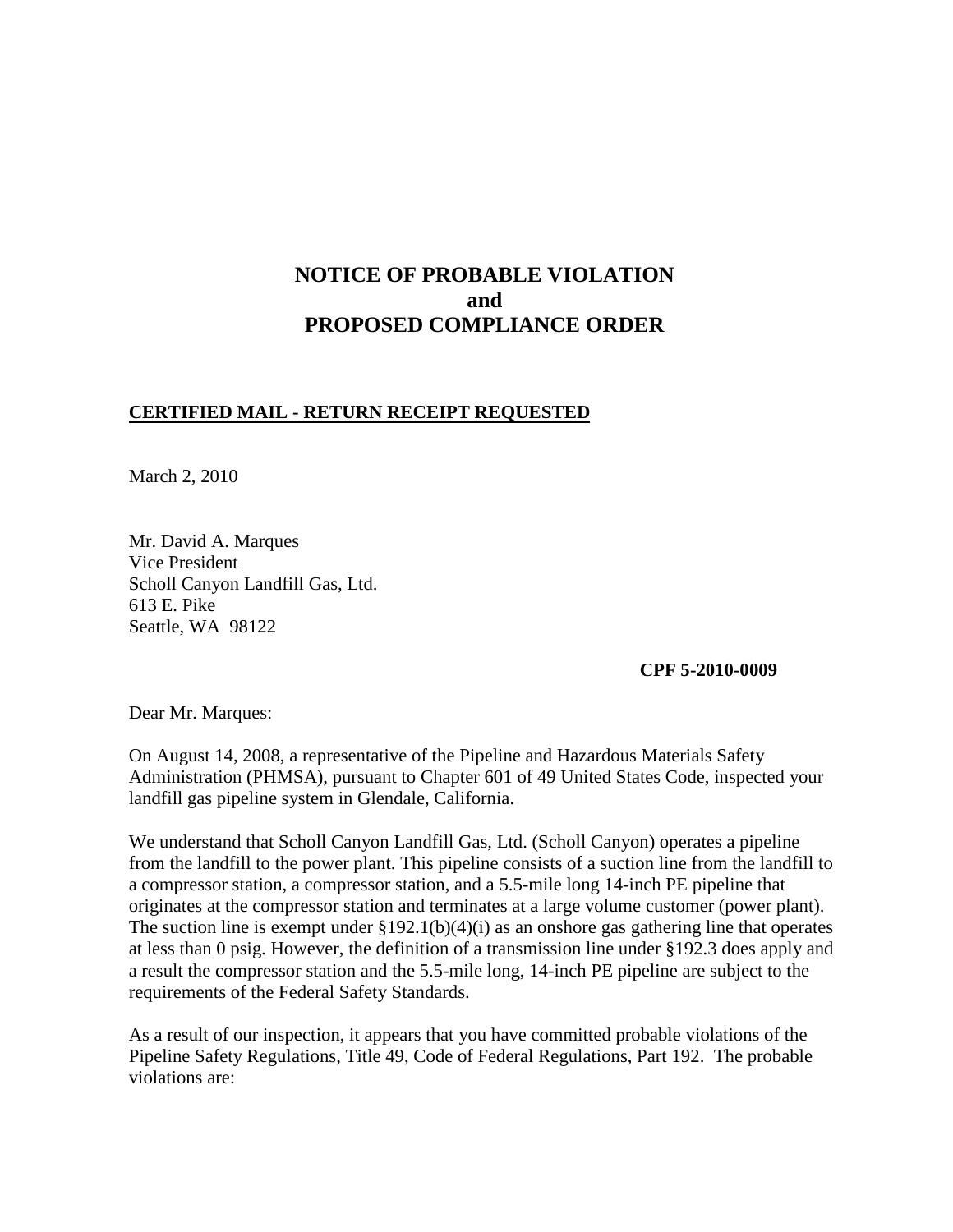**1. §192.13 What general requirements apply to pipelines regulated under this part?**

**(a) No person may operate a segment of pipeline that is readied for service listed in the first column that is readied for service after the date in the second column, unless:**

**(1) The pipeline has been designed, installed, constructed; initially inspected, and initially tested in accordance with this part; or**

| <b>Pipeline</b>                   | Date                  |
|-----------------------------------|-----------------------|
| <b>Offshore gathering line</b>    | <b>July 31, 1977</b>  |
| Regulated on shore gathering line | <b>March 15 2007</b>  |
| to which this part did not apply  |                       |
| until April 14, 2006              |                       |
| All other pipelines               | <b>March 12, 1971</b> |

**and,**

**(b) No person may operate a segment of pipeline listed in the first column that is replaced, relocated, or otherwise changed after the date in the second column, unless that replacement, relocation, or change has been made in accordance with this part.**

| <b>Pipeline</b>                   | Date                  |
|-----------------------------------|-----------------------|
| Offshore gathering line.          | July 31, 1977.        |
| Regulated on shore gathering line | <b>March 15 2007.</b> |
| to which this part did not apply  |                       |
| until April 14, 2006.             |                       |
| All other pipelines.              | November 12, 1970.    |

**and,**

# **(c) Each operator shall maintain, modify as appropriate, and follow the plans, procedures, and programs that it is required to establish under this part.**

At the time of the inspection, Scholl Canyon did not have the required written plans, procedures, and programs to operate their 5.5-mile long transmission pipeline. That pipeline was built in 1994 and must comply with Federal Pipeline Safety Regulations.

# **2. §199.1 Scope (Drug and Alcohol Testing)**

**This part requires operators of pipeline facilities subject to Part 192, 193, or 195 of this Chapter to test covered employees for the presence of prohibited drugs and alcohol.**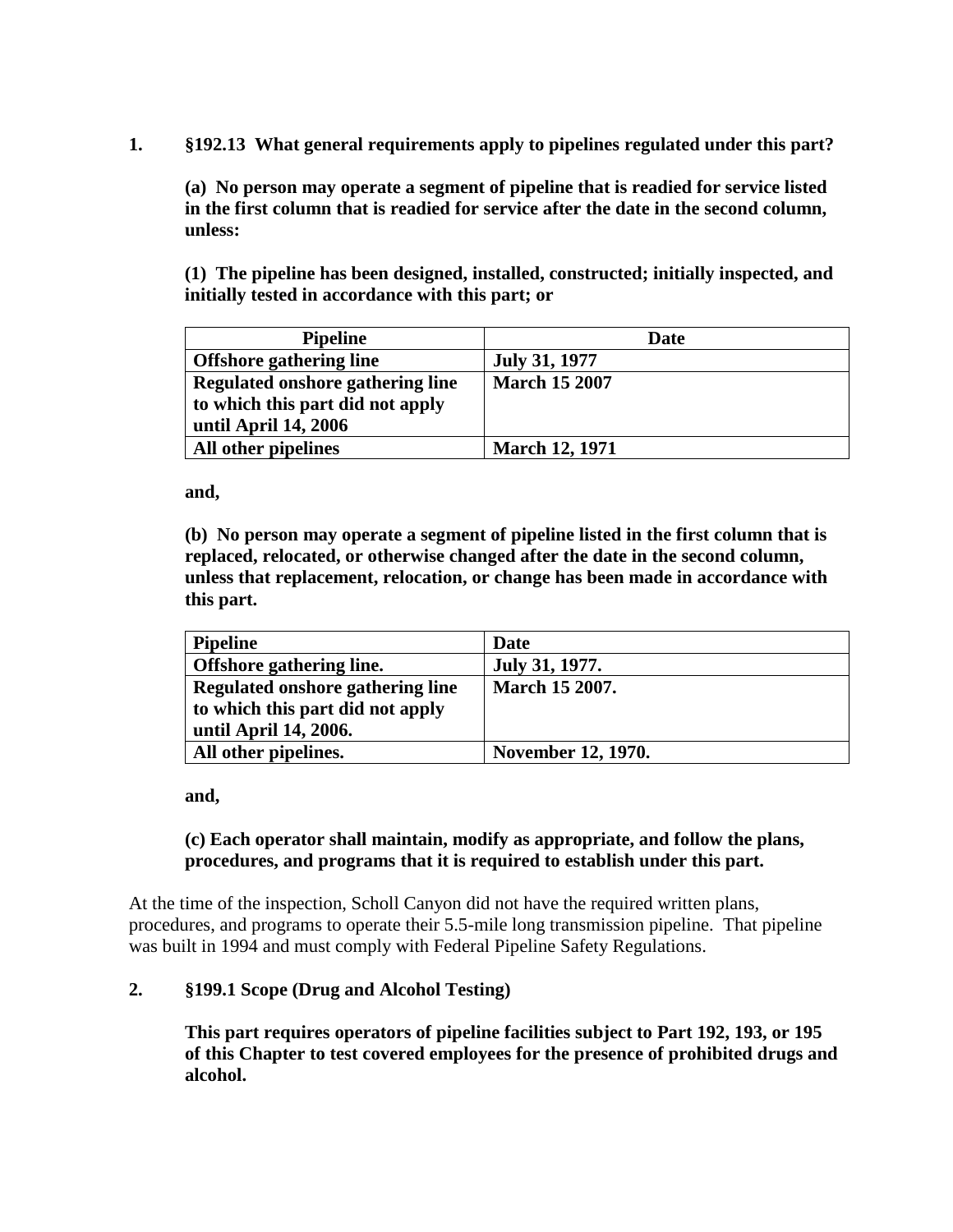At the time of the inspection, Scholl Canyon did not have written Anti-drug Plan or Alcohol Misuse Prevention Program. It appears that Scholl Canyon has not tested employees or contractors as required by Part 199.

## Proposed Compliance Order

With respect to items 1 and 2, pursuant to 49 United States Code § 60118, the Pipeline and Hazardous Materials Safety Administration proposes to issue a Compliance Order to Scholl Canyon. Please refer to the *Proposed Compliance Order*, which is enclosed and made a part of this Notice.

#### Response to this Notice

Enclosed as part of this Notice is a document entitled Response Options for Pipeline Operators in Compliance Proceedings. Please refer to this document and note the response options. Be advised that all material you submit in response to this enforcement action is subject to being made publicly available. If you believe that any portion of your responsive material qualifies for confidential treatment under 5 U.S.C. 552(b), along with the complete original document you must provide a second copy of the document with the portions you believe qualify for confidential treatment redacted and an explanation of why you believe the redacted information qualifies for confidential treatment under 5 U.S.C. 552(b). If you do not respond within 30 days of receipt of this Notice, this constitutes a waiver of your right to contest the allegations in this Notice and authorizes the Associate Administrator for Pipeline Safety to find facts as alleged in this Notice without further notice to you and to issue a Final Order.

In your correspondence on this matter, please refer to **CPF 5-2010-0009** and for each document you submit, please provide a copy in electronic format whenever possible.

Sincerely,

Chris Hoidal Director, Western Region Pipeline and Hazardous Materials Safety Administration

Enclosures: *Proposed Compliance Order Response Option for Pipeline Operators in Compliance Proceedings*

cc: PHP-60 Compliance Registry PHP-500 P. Nguyen (#122102)